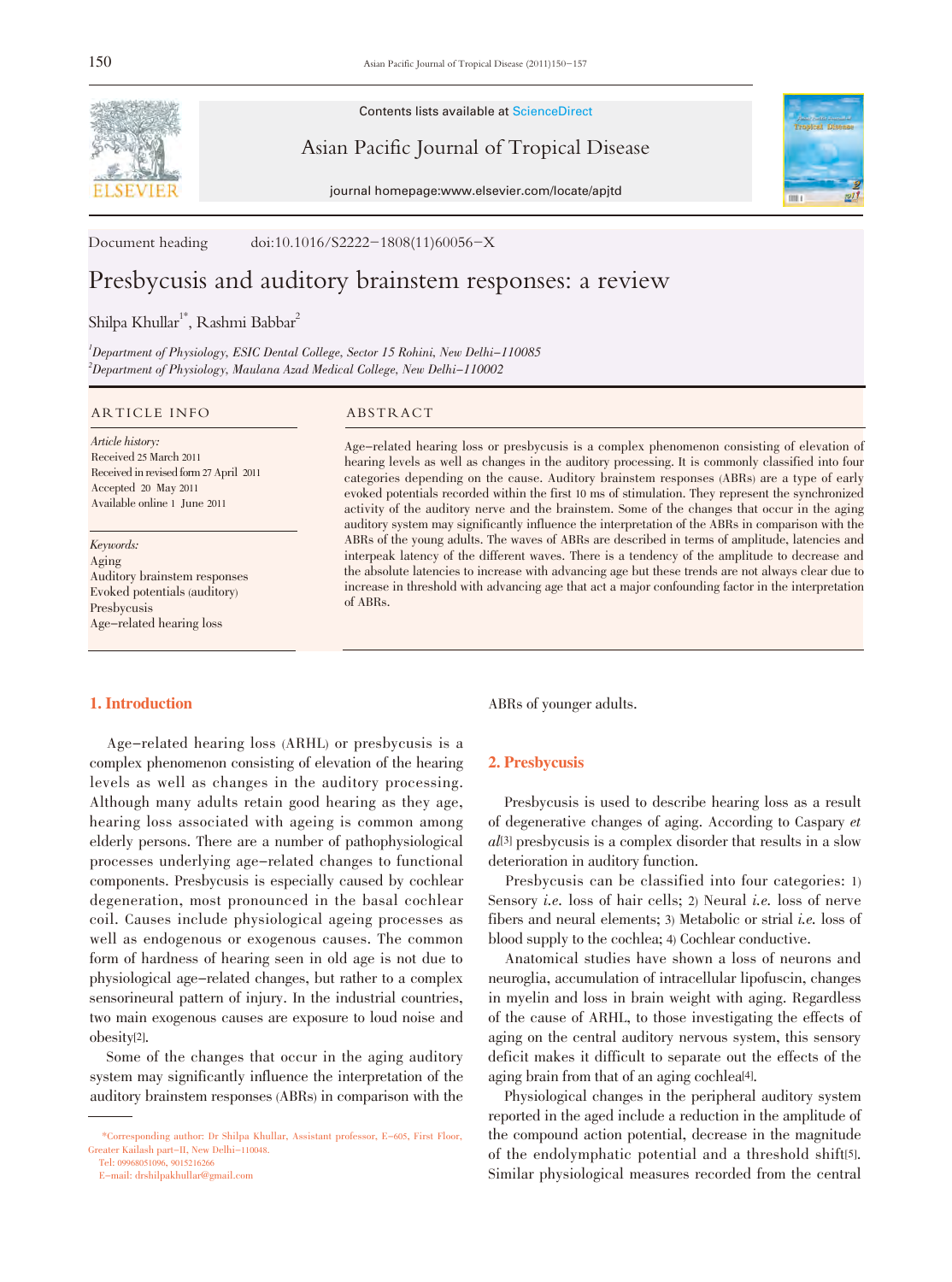auditory nervous system also show age related changes, such as ABR threshold elevation and decrease in ABR peak amplitudes[6]. These later manifestations of aging are likely to be reflections of peripheral hearing loss.

## 3. Aging and threshold elevation

 A major difficulty in studying the effects of aging on the ABR is the interaction of age with threshold elevation. Some workers have attempted to minimize the effects of threshold elevation by comparing young and older participants with hearing impairment but with similar thresholds or by comparing older, hearing impaired participants with young participants tested in the presence of a masker that elevates the young participant's thresholds to levels that are equivalent to those of the older participants with hearing loss[7]. In contrast, it was postulated that choosing participants with normal threshold compared with young participants results in data that are not representative of the older population[8]. Some investigators suggest that understanding the effects of age itself requires that sensitivity of the aged system be normal, not normal for age matched control participants, but normal compared with a young control participant[9]. Therefore, it is critical to understand the role of threshold elevation on age-related changes in presbycusis, in order to determine what changes are truly age related.

# 4. Characteristics of ABR

 The ABR represents the synchronized activity of the auditory nerve and brainstem. Although there is fairly uniform agreement that fiber tracts generate potentials that can be recorded with scalp electrodes, there is not as yet strong evidence that neurons within auditory nuclei elicit responses in a synchronized fashion so that they can be recorded with far field electrodes.

 The ABR consists of a series of waveforms occurring approximately 1-7 ms, following a moderate level transient stimulus. The most common terminology to describe the waveforms is to refer to them relative to their absolute latencies following a moderate level transient stimulus. Usually seven vertex-positive waves, called brain stem auditory evoked potentials (BAEPs), are described in the first 10 ms[10]. It has been used in the last few years as a method of objective audiometry and in examining patients with lesions located in the brain stem. Among different laboratories varying stimulus and recording techniques are used, partly due to the purpose of examination, for example when BAEP recording is used as audiometry, repeated examinations with varying stimulus intensities are necessary[11].

 Typically five to seven waves are recorded from the human scalp, with the most prominent being waves I, III

and V. There are variations to this nomenclature scheme, and latencies of the responses will vary with the stimulus parameters. ABR is a valuable tool in the standard clinical test battery in both audiology and neurology as well as an important experimental technique in understanding the auditory brainstem. It is used for estimating the auditory sensitivity and to examine neural processing at the suprathreshold level in the central auditory system. A list of applications of ABR include estimation of auditory thresholds in difficult-to-test patients as well as in laboratory animals, site of lesion studies as in acoustic neuromas, examination of neural transmission as in neurological diseases, study of changes that occur in auditory brainstem independently of changes that occur in the cochlea (such as in auditory neuropathy and possibly in presbycusis). However, at times, the ABR must be viewed with caution because changes may occur at both peripheral and central regions of the auditory system that may influence the interpretation of results of an ABR examination.

# 5. Presbycusis and ABR thresholds

 Thresholds measured behaviorally and electrophysiologically in young individuals are highly correlated. ABR stimuli are typically 1-2 ms in duration, and stimuli used to elicit behavioral responses are approximately 200-2 000 ms in duration. ABR and behavioral thresholds vary depending on stimulus frequency, typically ranging from several decibels at high frequencies to as much as 15-20 decibels at lower frequencies. Stapells et al[12] reported in 1990 that the average difference between ABRs elicited with tone pips in notched noise and behavioral thresholds ranged from 2.5 dB at 4 kHz to 16.7 dB at 15 kHz in participants with normal hearing. Approximately 91% of ABR and behavioral thresholds were within 20 decibels of each other. In participants with sensorineural hearing loss, differences between ABR and behavioral thresholds were smaller, ranging from 1 to 7 dB, presumably due, at least in part, to the lack of temporal integration in sensorineural hearing loss. Similarly, mean differences between ABR and behavioral thresholds of approximately 1.4 dB to 5.2 dB were reported for persons with sensorineural hearing loss by Munnerly et al[13]. Noorhassim  $et \text{ all } 14$  conducted a study in 1996 to find out the relationship between pure tone audiometry (PTA) results and the ABR wave abnormalities. The PTA and the ABR from 22 patients with diagnosed noise-induced permanent hearing loss were studied. It was concluded that there was a relationship between severity of noise induced hearing loss indicated by PTA and the pattern of ABR wave abnormalities among workers with noise induced hearing loss (Figure 1).

 The hearing abilities of a group of 30 elderly (67-93 years of age) subjects were compared with those of a group of 30 young (19-27 years of age) normal hearing volunteers with the aim of characterizing the changes in the peripheral and central parts of the auditory system. In elderly subjects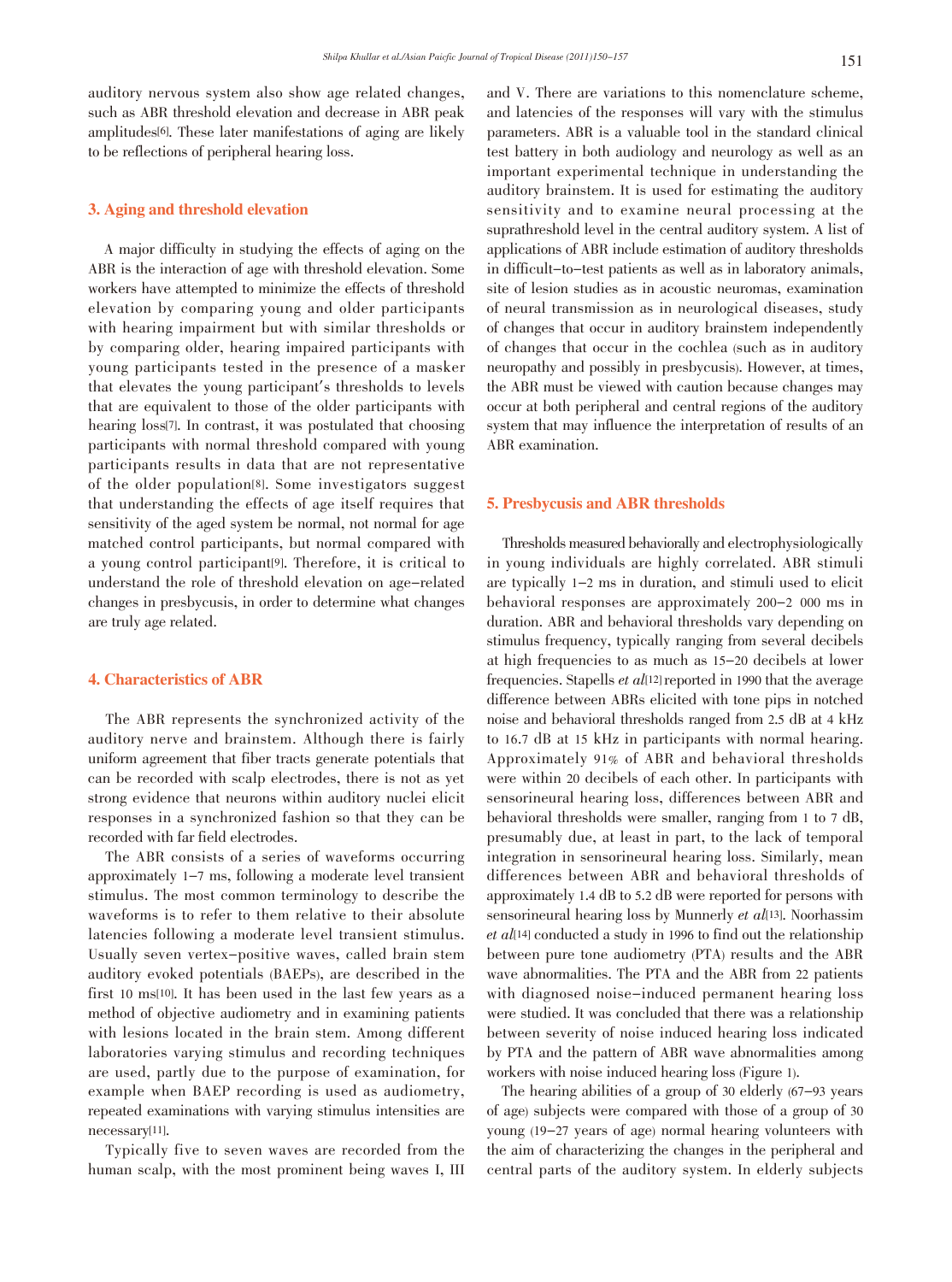the pure-tone thresholds were typically represented by a gradually sloping curve with a significantly greater decline in men than in women at frequencies of 3 kHz and 4 kHz. The results support the view that presbycusis represents a combination of deteriorated function of the auditory periphery with deteriorated function of the central auditory system[15].



Figure 1. Types of ABR wave abnormalities. A: Normal ABR waves; B: Prolonged ABR wave latency; C: Prolonged interpeak waves I-V interval; D&E: Absence of early ABR waves; F: All ABR waves absent.

 Changes in hearing thresholds over a 10-year period in a large population of older adults (2 130) ranging in age from 48 years to 92 years were documented. Pure-tone thresholds at frequencies from 0.5 kHz to 8 kHz were evaluated at a baseline examination 2.5, 5 and 10 years later. For younger age groups (50-69 years of age), threshold changes were generally greatest for higher frequencies. In older age groups (70-89 years of age), threshold changes were generally greatest for lower frequencies due to a ceiling effect at higher frequencies. Other than age and gender, the best baseline examination predictors of 10-year thresholds at a specific audiometric frequency were the baseline threshold at that frequency followed by the baseline threshold for the next higher test frequency[16].

The expected co-relation between behavioral and ABR

thresholds is not observed in presbycusis. Even when temporal integration effects between behavioral and ABR thresholds were accounted for, older participants have unexpectedly elevated ABR thresholds. It is reported that difference between behavioral and ABR thresholds was much larger in older individuals than in young participants. The differences between ABR and behavioral thresholds were approximately 12 dB, 7.5 dB and 8 dB for 1 kHz, 2 kHz and 4 kHz, respectively in young (17-37 years old) human participants. In contrast, older participants (65-74 years old) had ABR-behavioral threshold differences of 17.5, 18 and 21 dB at the three frequencies, respectively. Thus older participants had approximately 5.5 dB to 13 dB larger differences between ABR and behavioral thresholds than did young participants.

 Age related differences in ABR and behavioral thresholds are probably based on a reduction in the number of spiral ganglion fibers in older participant and reduced synchrony among elements contributing to the generation of ABR.

 Thus the clinical importance of such findings is that, an ABR may overestimate the behavioral sensitivity of an older individual, even when a correction factor based on simple temporal integration is incorporated.

# 6. Age-related changes in ABR

 There are several differences in the ABR of newborns and adults[17]. The BAEP response is generally smaller. Wave I is often double peaked. There is little if any wave II. A prominent negative wave follows wave I. The negative wave after wave III is less prominent. The amplitude ratio of wave V to wave I is much lower.

 A rarefaction click usually evokes an earlier wave I than a condensation click[17].

 The change in latency with increasing stimulation rate is more marked in premature than in term infants[18]. The threshold for detecting BAEP decreases by about 10 dB in the first three months of life and by a further 5 dB by the end of first year[19].

 The BAEP can be recorded in normal newborn down to at least 30 dB nHL provided the infant is asleep, averaging sufficient and acoustic noise in the surroundings is low [20].

 Threshold higher than 30 dB nHL indicates some disorder of the auditory pathway. A recognizable BAEP can be recorded in premature infants as early as 30 weeks gestational age[20]. In premature infants, higher intensity and slower rate of stimulation are usually needed to record a BAEP response. The amplitude of BAEP, especially wave V is smaller than in full term neonates. The latencies of all components of the response decrease with increasing conceptional age.

 V in the newborn, since wave I is double peaked, the latency norms involving this component differ from that of an adult. Wave V shows greater change than wave I. From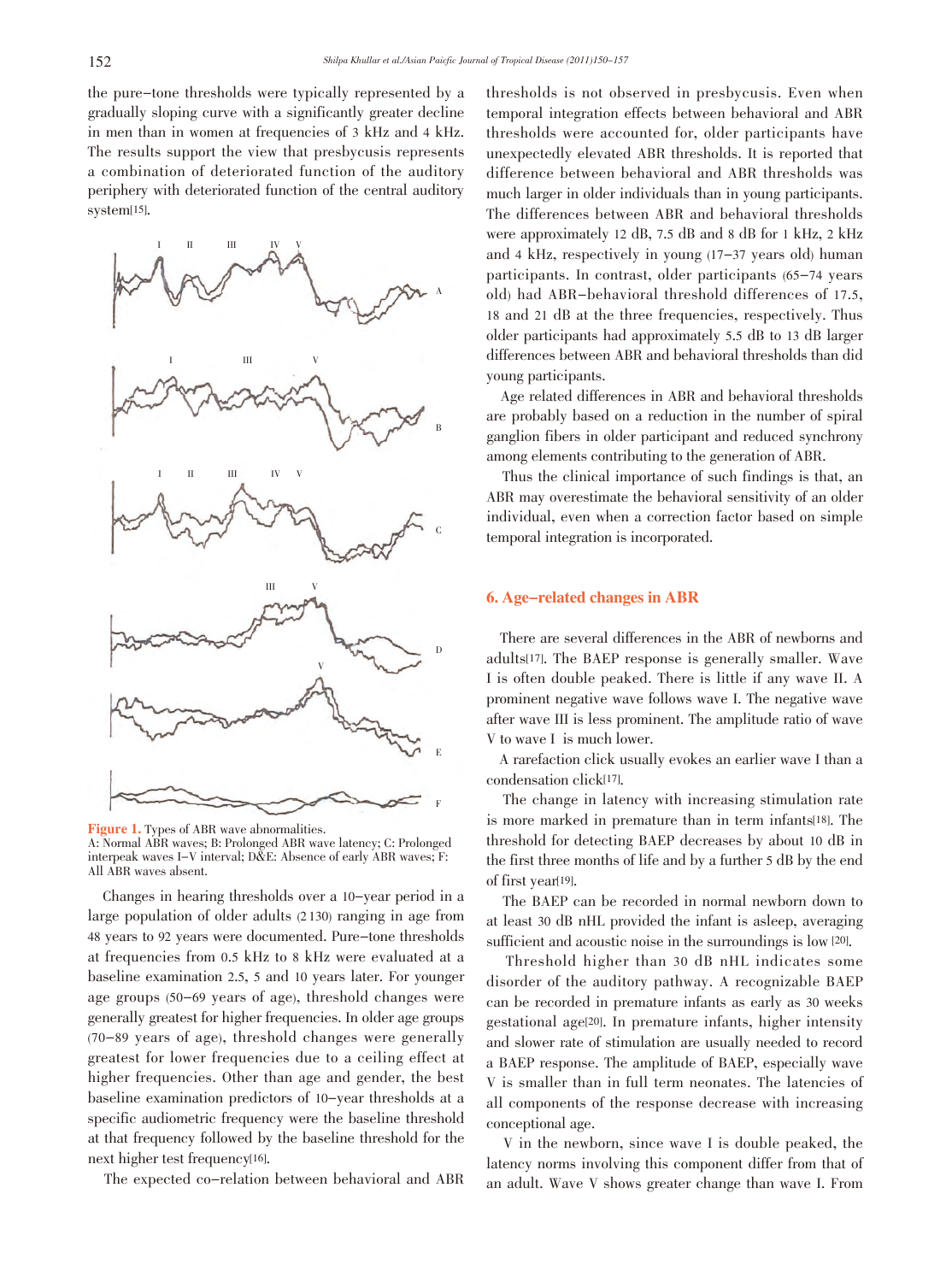36-40 weeks gestational age, the latency of wave I decreases by 0.3 ms whereas the latency of wave II decreases by 0.3 ms to 0.6 ms[19]. The BAEP matures to adult pattern over a period from birth to the age of 18-24 months[21]. Different components of BAEP mature differently. Wave I reaches the adult values by 3-6 months, whereas wave III and V by the second year.

 The amplitude of waves I and in response to binaural stimuli shows a marked increase after 6 months and the amplitude of wave V does not reach the adult value until about 5 years. In general, the amplitude norms in neonates are nearly half of those in adults[1].

# 7. Presbycusis and ABR amplitudes

 The ABR amplitudes have been studied in both males and females. It is generally agreed upon that females show larger amplitude of ABR waves compared with males[1,10,17,22].

 Most if not all studies on the effects of aging on ABR amplitudes in humans demonstrate a reduction in amplitude as a function of age[1,10,22].

 The amplitude of ABR is a direct function of the number of neurons and the synchrony of neurons contributing to the response, as well as the value of the endocochlear potential (EP).

 This would suggest that age related changes in ABR amplitudes are a combination of a reduction in the number of neurons available to respond to a given signal, a reduction in the synchronized activity of neurons responding to a given signal and/or a reduction in the EP.

 There has been a partial neglect in the study of BAEP amplitude, not induced by the lack of amplitude modification in pathology but by the fact that these modifications were frequently so marked that they were visually evident by comparison with the persistent components of the response BAEP amplitudes have a large standard deviation[23].

 Theoretically the well known difficulties in audition of presbycusis, particularly in the high frequency domain (4-8 kHz) to which the click stimuli belong would suggest a great diminution of amplitude at this age<sup>[24]</sup>.

 Mogens Kjaer[10] performed a study on the recognizability of the BAEP components in normal subjects aged 10-69 years of either sex. All subjects younger than 50 years had hearing thresholds at 20 decibels HL or better as determined by audiometry. The hearing threshold of subjects older than that age did not exceed 40 decibel HL at 4 000 c/sec and 50 decibels at 8 000 c/sec. Measurement of the amplitude of wave I was made from the positive peak to the subsequent negative trough, for the following waves from the preceding negative notch to the following positive peak.

 Latencies were measured from the start of the triggering pulse to the peak and estimated to the nearest 0.05 ms. An increase in stimulus intensity was followed by an increase in the amplitude of the components. In normal subjects aged

10-69 years, a decrease in amplitudes was found with increasing age. Men older than 50 years had longer latencies than younger men. Women had shorter latencies and higher amplitudes compared with men.

Jerger et al<sup>[25]</sup> reported in 1980 that adults over 60 years had reduced ABR amplitudes relative to young subjects, correlated to hearing loss than age. They examined the ABR waveforms as a function of chronological age in 182 male and 137 female subjects. Hearing sensitivity was within normal limits in 98 subjects. The remaining 221 subjects had varying degree of sensorineural hearing loss. It was found that in subjects with normal hearing, latency increased about 0.2 ms over the age range from 25 years to 55 years. In the same group, wave V amplitude was decreased by 10%. In subjects with sensorineural hearing loss, the latency increase was smaller, but the amplitude decrease was equivalent.

 BAEP amplitudes were considered unreliable for clinical investigation by Helfer<sup>[26]</sup>. For audiometric purposes auditory threshold determinations according to the occurrence of wave V were preferred to amplitude measurements. Age was revealed as a very important factor in BAEP variability. By canceling age variation the standard deviation of amplitude values can be reduced to less that 20% of the mean. In previous calculations standard deviation reached 30%-40 % of the mean amplitude of the response, when smaller, they were always related to restricted age groups of subjects. There are amplitude differences depending upon the modality of stimulation (rarefaction, condensation) which have to be solved. Their separate utilization is probably superior because alternated rarefaction and condensation clicks may induce alteration in morphology of the response due to differences in latency .

 Boettcher[1] studied the age dependent amplitude variation of the BAEPs. Their goal was to analyze BAEP amplitudes to disclose the sources of their unusually high variability. Factors like age, gender, temperature and hearing level may influence amplitude to the same extent (or more) as latency. They analyzed the evolution of BAEP component amplitudes in ages between 1 and 70 years. Normative amplitude values of BAEPs were given for normally hearing subjects at 1, 10, 30, 50 and 70 years of age, with an intragroup age variation of only 6 months. Under these circumstances amplitude standard deviations decreased to less than 20% of the mean values. In contrast with the reduced evolution of latency with age, BAEP amplitude (for component I-V) undergoes a greater oscillation during ontogeny.

 With the exception of wave I, it increases markedly from 1 year to 10 years of age and decreased thereafter constantly upto 50 years, with a mean rate of 10 nV yearly. The decrease slowed down between 50 years and 70 years. The amplitude differences between the subgroups are highly significant statistically  $(P < 0.01)$ . They also calculated amplitude ratios between waves I and V at different ages. A subunitary ratio was found at one year of age. It was noted that this ratio increases progressively upto 2.6 at the age of 70 years. This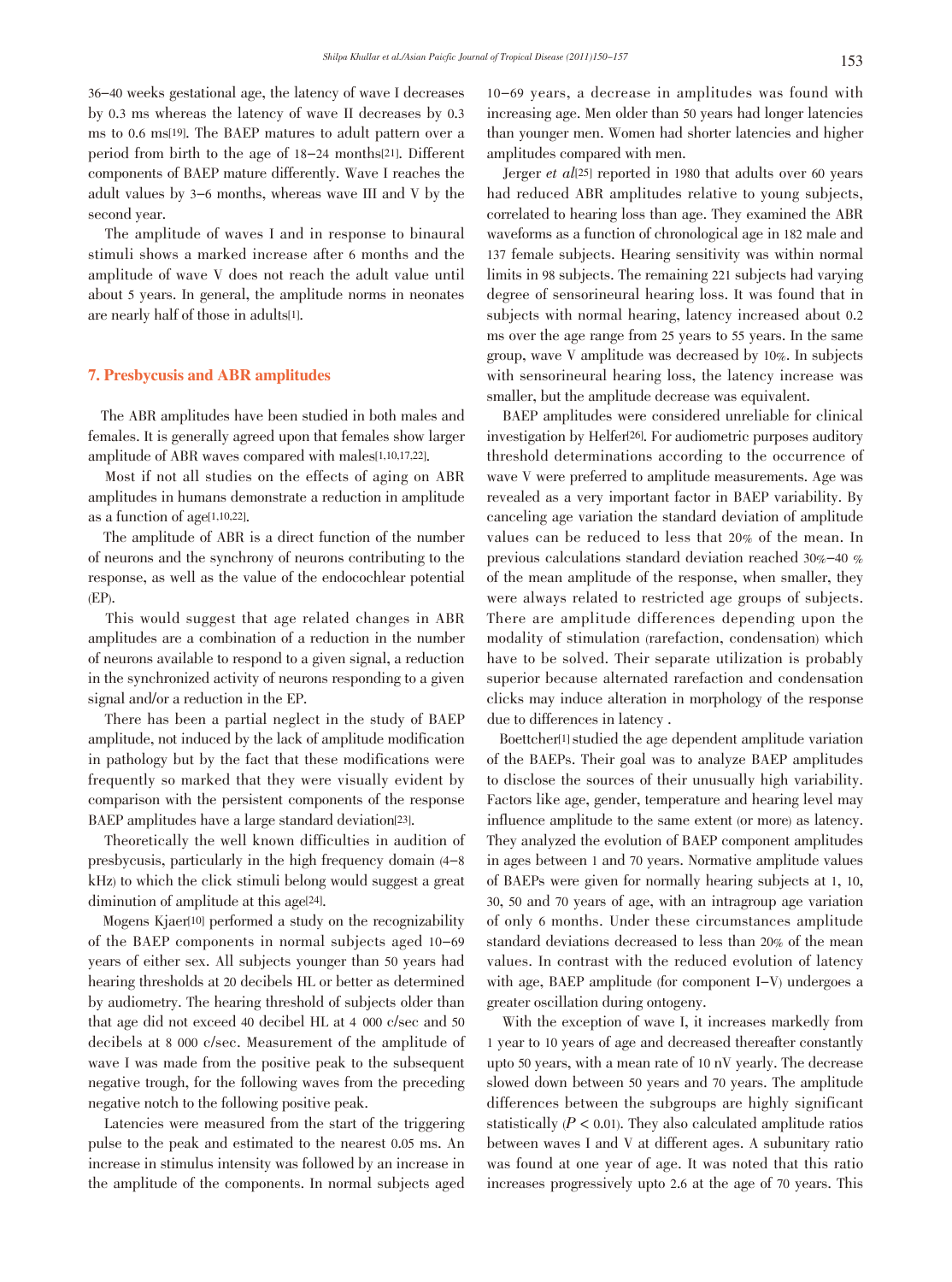ratio is also dependent on the stimulation intensity, being slightly higher at the lower intensity (60 decibels HL). Hence it was concluded that BAEP amplitude is also a controlled parameter. The use of standard amplitude values of the IV - V complex proved superior to the amplitude ratio between components V and I.

 This ratio depends strongly on age, being smaller in the young than in the aged. A reduction in amplitude of wave V to half the amplitude of wave I does not have the same significance at various ages between 1 and 70 years. The problem of true physiological amplitude modifications of responses in the auditory pathways with age remains to be solved experimentally by direct recording from various relay nuclei[1].

 Boettcher[1] recorded BAEPs in 154 normo acoustic subjects with no history of neurological or otological pathology (72 were males and 82 were females). In all the subjects neurological examination was normal as well as the hearing capacity was evaluated by tonal audiometry. Homolateral and ipsilateral recording was done but only ipsilateral traces were used for latency and amplitude measurement. Latency and amplitude values of the seven waves and interpeak latencies I-III, I-II, II-III, III-V, I-V and II-V were measured. Superimposition of traces and contralateral recordings were used in doubtful cases. It was found that amplitude decreases with increasing age, this phenomenon is more evident for the first two components, even though it is statistically significant also for wave V.

 There is abundant evidence that the number of SG neurons is reduced in presbycusis, resulting in decreased amplitudes. Direct measures of synchrony across neurons contributing to the ABR are difficult, but an indirect measure has been used, namely changes in responses across stimulus presentation rates. Thus ABR amplitudes are reduced in aging, to a large degree independently of threshold elevation.

## 8. Presbycusis and ABR latencies

 In the case of high frequency loss, peak of basilar membrane motion may occur at a point of hair cell loss. Thus hair cells located apically to the peak of membrane motion respond to the signal, resulting in an increase in response latency. Furthermore primary degeneration of the spiral ganglion cells may alter the probability of a response in the central auditory neuron because of the reduction in the number of auditory nerve fibers that innervate the neuron in question. Changes in the interpeak interval (IPIthe time difference between two wave peaks) reflect changes in neural conduction time in the auditory pathway and are used diagnostically in case of acoustic neuromas and demyelinating diseases. They have been studied in detail in presbycusis to identify possible changes in the auditory brainstem that may occur independently of changes in the auditory periphery.

 Most studies state that absolute latencies of ABR waves tend to increase in older adults[22,23,25,27].

 Rowe [23] in 1978 studied ABRs under three combinations of intensity and rate of click stimulation in 25 young (mean age 25.1 years, range 17-33 years) and 25 old ( mean age 61.7 years, range 51-74 years) adult subjects. The response showed a great intra and inter subject variability. Waves I, III and V are constant and reproducible markers of the response while waves II, IV, VI and VII are variable and frequently asymmetrical or absent. Wave peak latencies increase with an increase in stimulation rate, a decrease in stimulus intensity and an increase in age. Interpeak conduction times, except those involving wave II, are unaffected by a change in the stimulus intensity. Wave I-III time increases with an increase in stimulus rate and an increase in age while wave III-V time is not affected by any change in stimulus parameters or age. He concluded that the wave amplitude is not a reliable measure of normality.



Figure 2. Mean latency of wave V of ABR as a function of age for male and female subjects with both normal hearing  $(n=98)$  and sensorineural hearing loss  $(n=221)$ .

 In contrast with studies suggesting that age has a direct effect on ABR latencies and IPIs, other studies suggest that threshold elevation is more of a factor. Boettcher<sup>[1]</sup> did not find latency abnormalities in older adults with normal hearing.

Jerger et al<sup>[25]</sup> examined amplitude and latency of the ABR waveforms as a function of chronological age between 10 years to 79 years in 182 males and 132 female subjects. They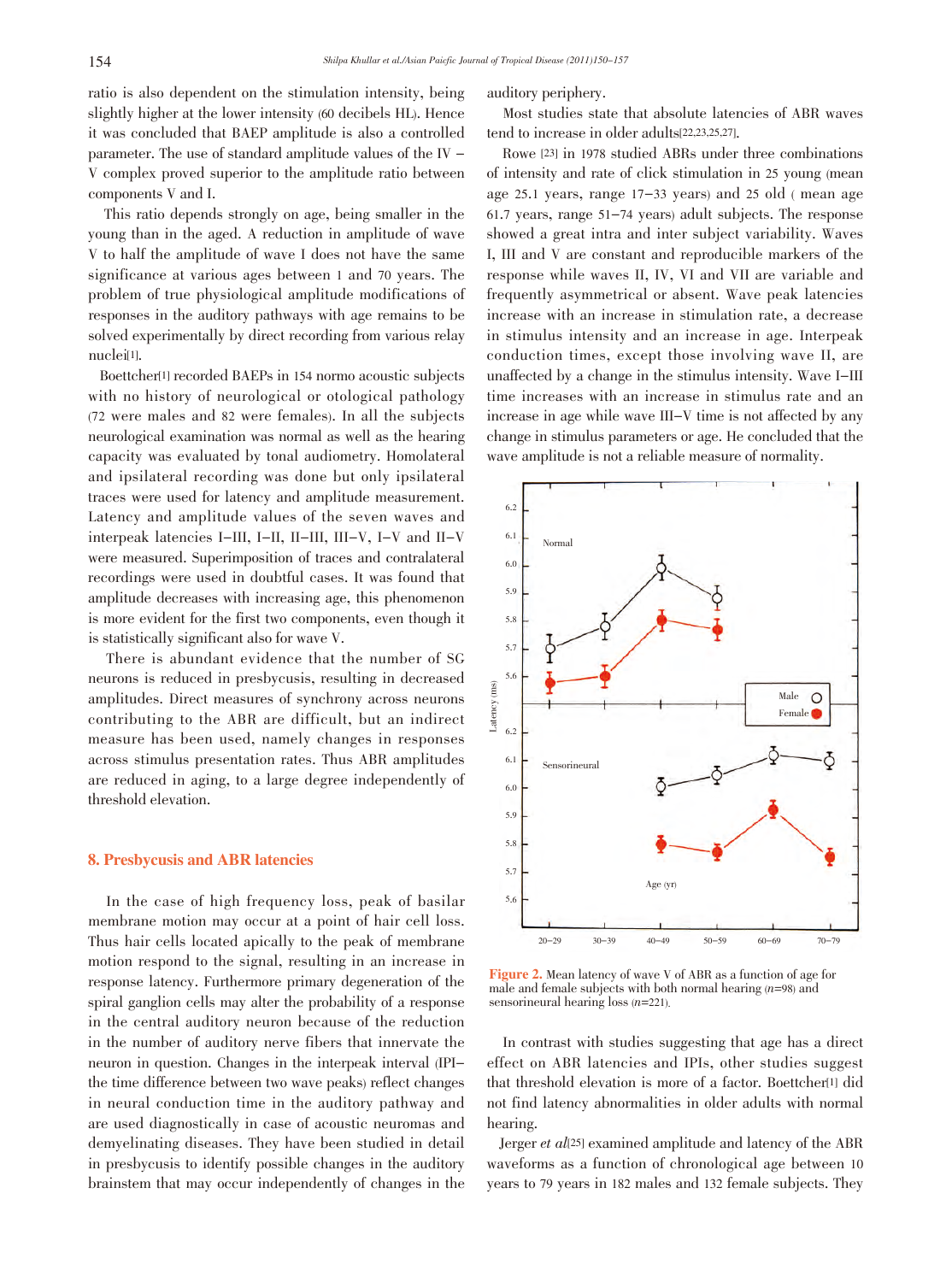concluded that sex difference in ABR amplitude and latency cannot be accounted for by subtle differences in highfrequency hearing sensitivity in the normal group. In subjects with normal hearing, latency increased about 0.2 ms over the age range of 25 to 55 years. In the same group, wave V amplitude decreased about 10%. In subjects with sensorineural hearing loss, the latency increase was smaller, but the amplitude decrease was equivalent. Wave V latency was about 0.2 msec shorter and wave V amplitude was about 25% larger in female subjects. Figure 2 and 3 show mean ABR latency (wave V) and amplitude respectively as a function of age in both the normal and sensorineural groups.

 Hence the age effect on ABR was not unexpected. Anatomic and physiological changes in the peripheral and central auditory system have long reflected such changes. Almost similar findings were reported by Boettcher[1].



Figure 3. Mean amplitude of wave V of ABR as a function of age for male and female subjects with both normal hearing  $(n=98)$  and sensorineural hearing  $\cos(n=221)$ .

 Boettcher[1] recorded ABR in young (19-32 years old) and older (63-79 years old) women. The older participants had slightly poorer hearing (by 17 dB) at 4 kHz than the young participants. Absolute latencies were prolonged for the older group, with no differences in the IPIs. The results suggest that the changes in latency were a result of threshold elevation and that no sign of central pathology was present.

Otto et  $al[27]$  in 1982 compared the ABR latencies in young and older participants with similar degree of highfrequency hearing loss. No difference was found between groups. 30 elderly subjects and young subjects with comparable sensorineural hearing loss and 30 normally hearing subjects were evaluated by them to examine the interaction of advanced age and high-frequency hearing loss on the ABR responses (Figure 4). Hearing loss plus age account for greater deterioration of ABR waveforms than hearing loss alone. Age of elderly subjects ranged from 60 years to 80 years with a mean age of 68 years. Young hearing impaired subjects ranged from 17 to 45 years of age with a mean age of 30.6 years. Young normally hearing subjects ranged from 18 to 31 years of age with a mean age of 25.4 years. They concluded that when advanced age and highfrequency hearing loss interact, high-frequency hearing loss generally is the greater factor in morphologic and latency changes. It was indicated that the hearing impairment in the aged is probably due not only to changes in the end organ but also to brainstem changes. Although other authors have reported similar conclusions and tried to clarify the degree and nature of the central changes, these are still unclear. Some researchers have stated that presbycusis is mainly due to brainstem impairment, however Jerger and Hall claimed that age has only a slight effect on ABR and Allison et  $all22]$ reported uncertainty in the matter.



Figure 4. Occurrence of first five waves of the ABR among normal (O), young sensorineural hearing impaired  $(\Delta)$  and elderly subjects  $(\Box)$ .

 In many studies on presbycusis, hearing levels of young and older participants are not always closely matched, making it difficult to determine if purported aging effects may simply be a result of threshold difference between groups. Stimuli are often presented at high sensation levels (SLs) to overcome differences in hearing levels between young and older groups[22] but such techniques can lead to misinterpretation of results. In others, only certain frequencies have been matched between groups.

Allison et al<sup>[22]</sup> in 1983 studied ABR recordings in subjects,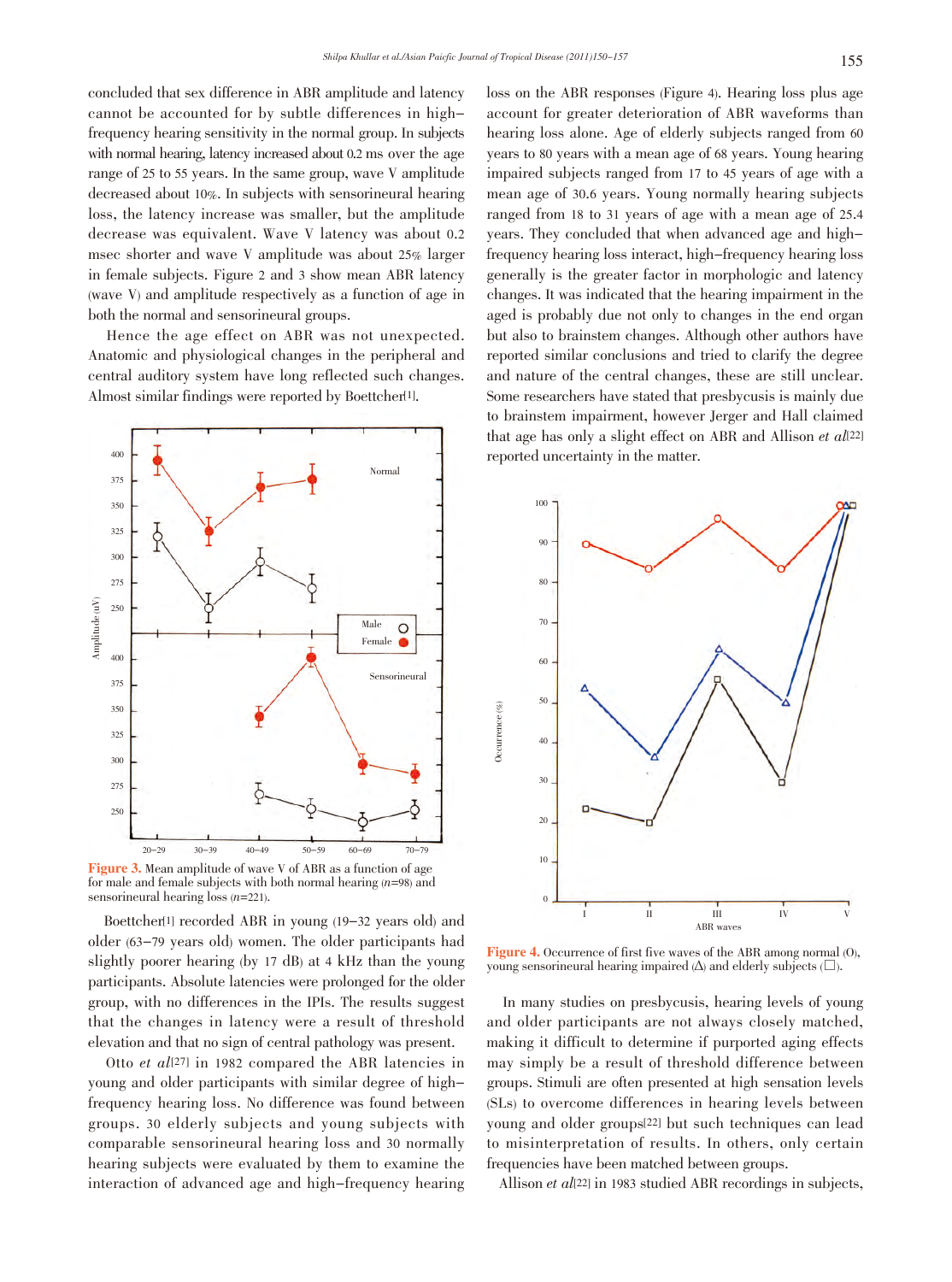age ranging from 4 to 95 years of either sex. In addition they also studied pattern reversal, visual and short -latency somatosensory evoked potentials. Their results may be summarized as follows and can be seen in Figure 5. The peak latency of all components except P12 was increased significantly with age. Some interpeak latencies were increased significantly with age. Most latencies showed steeper increase with age in males than in females, but the slope difference was significant only for P2-P5. All peak latencies except P12, and all interpeak latencies except P2-P3 and P2-P12 were significantly longer in males than in females. All latencies were essentially identical  $\langle \langle 1 \rangle$ difference) to the left and right ear stimulation and showed no symmetric left-right differences.



Figure 5. Representative potentials recorded from derivations. Relative positivity is plotted upwards at electrode location given first. Only components analyzed in this study are labeled.  $A_i$  = ipsilateral earlobe.

 The latency of the auditory evoked potentials is influenced both by the point of maximum motion of the basilar membrane and the synchrony of neurons contributing to the response[28].

 Boettcher[1] studied auditory evoked responses (ABR, MLR, SVR) and brain mapping in the elderly. Healthy elderly subjects (18 females and 18 males with a mean age of 67.2 years) were studied. The pure tone audiometric thresholds for the elderly group show that a slight sensorineural hearing loss is present only at high frequencies in males (58-65 years) and in the female subgroup of 66-76 years. It was found that a clear shift in the latencies is present in both ears and in both sexes. The ABR latency increases with the age and this increase is statistically significant. An even more pronounced shift is present in the sub-group I of 58 to 65 years. ABR IPLs do not reveal any increase in the central conduction time in the elderly subjects compared to the young, except III-V IPL in the right ear of the females. A slight shortening of the I -V interval latency was observed in the males, mainly due to wave I delay. No decrease in the amplitude ratio V/I in the elderly was seen. The latency shift seems to be dependent on a peripheral mechanism producing a partial delay and desynchronization of the normal discharge. The data confirms previous reports of anormal central conduction time in elderly subjects and that normal aging does not reflect any impairment of the central auditory nervous system when evaluated by evoked potentials. They also suggest that peripheral conduction may have an important influence on ABR abnormalities, as often reported in literature.

 Electrophysiological measurements, exploring the upper portion of the central auditory nervous system, are probably not the tool to detect the origin of the slowing of the association processes in the CNS and the poor speech discrimination that is often noted in presbycusis<sup>[1]</sup>.

 The ABR responses in a group of 74 subjects (60-80 years) affected by presbycusis were evaluated for the presence of retrocochlear involvement by Boettcher[1]. The comparison of results from subjects with presbycusis with those from normally hearing elderly subjects and young subjects affected by cochlear sloping hearing loss, revealed that the latency response of ABR observed in presbycusis is mainly correlated to the audiometric shape of the hearing loss and not to age per se.

 The latency values of ABR waves and IPL values show a statistically significant difference between the aged normol acoustic and presbyacusic subjects concerning waves III and V and  $V - I$  IPL. In contrast, no significant differences exist between presbycusis and young cochlear hearing loss subjects concerning the transmission time (I-III and I-V). Hence the results supported the hypothesis that the increased latency of ABR waves observed in the aged is more linked to the shape of hearing loss than to age itself[1] .

Oku et  $al[29]$  in 1997 compared the ABR and electrocochleography in young and older participants (50-89 years old). Older participants had normal pure tone averages (PTAs) at 0.5-2 kHz, but their thresholds ranged from 35 to 72 dB HL at 4-8 kHz. The latencies of waves I, III and V showed a progressive delay in older participants, but again because of increased high-frequency thresholds in older participants, it is difficult to rule out an effect of threshold elevation on the latency effects.

 In a study done to characterize age-related changes in brainstem auditory evoked response at different click rates from neonates to adults brain auditory evoked response (BAER) was studied in 165 normal neonates and children of various ages and 29 young adults. BAER wave latencies and inter-peak intervals increased linearly with increasing click rate at all ages.

 The younger was the age, the greater were ABR click rate-dependent changes. BAER is affected by stimulus rate more in younger children than in the older. Adult-like rate dependent changes are reached at 1-2 years for wave I latency and I-III interval, and 3-4 years for wave III and V latencies and I-V and III-V intervals[30].

 IPLs may also increase in aging humans, although not all studies have shown evidence for age related increases in IPIs[1,27].

 Age-related changes in auditory evoked potentials are complex and complicated by the confounding effects of gender; concomitant high-frequency hearing sensitivity loss; and in the case of event-related responses, the nature of the task used to elicit the v response. There is a tendency for amplitude to decline and latency to increase, but these